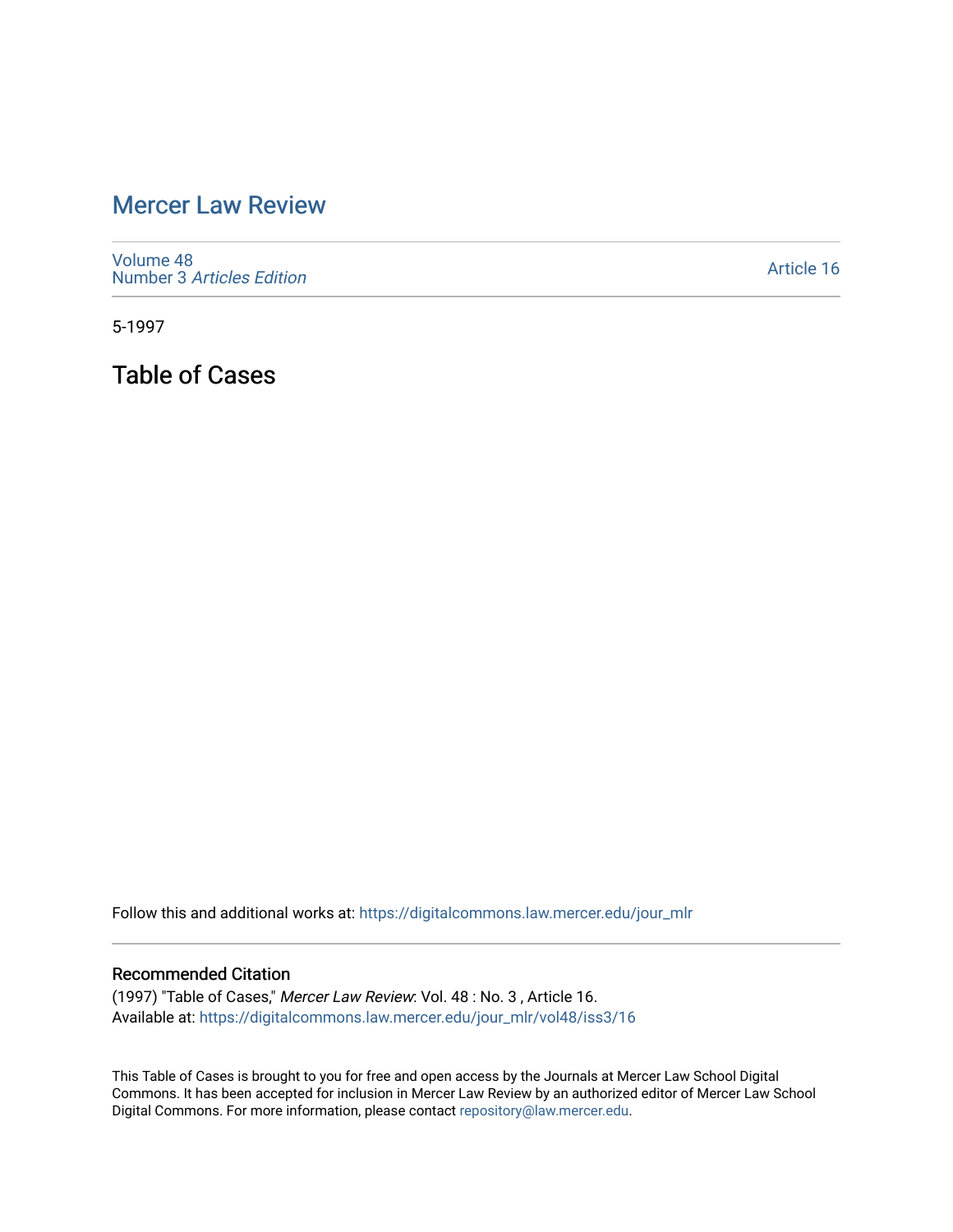## **Table of Cases**

Adair v. United States, **1055,** 1078 Adams v. Tanner, **1078** Adkins v. Children's Hospital, **1055, 1077** Allgeyer v. Louisiana, 1055, **1075** Annesley v. Anglesea, 1178 Arizona v. Evans, **1039** Asahi Metal Industry v. Superior Court, **1337** Austin v. United States, **1268, 1320** Avianca, Inc. v. Correia, **1209** Bartels v. Iowa, **1079** Bennis v. Michigan, **1265** Bensusan Restaurant Corp. v. King, 1347 Blochowitz v. Blochowitz, **1159** BMW of North America, Inc. v. Gore, **1273** Boyd v. Albert Einstein Medical Center, 1241 Browning Ferris Industries of Vermont, Inc. v. Kelco Disposal, Inc., **1275** Buchanan v. Warley, 1073 Bunting v. Oregon, 1077 Calero-Toledo v. Pearson Yacht Leasing Co., **1266, 1267** Camara v. Municipal Court, **1299** Cattell v. Evans, 1164 Chas. Wolff Packing Co. v. Court of Industrial Relations, 1077 Cohen v. Beneficial Industrial Loan Corp., **995** Colonnade Catering Corp. v. United States, **1301** Commodity Futures Trading Commission v. Weintraub, 1179 CompuServe, Inc. v. Patterson, 1340 Cooper-Rutter Associates, Inc. v. Anchor National Life Insurance Co., 1202 Coopers & Lybrand v. Livesay, **996** Coppage v. Kansas, **1055,** 1078 Department of Revenue v. Kurth Ranch, 1324 Desnick v. American Broadcasting Co., 1014 Diversey **U.S.** Holdings, Inc. v. Sara Lee Corp., **1193** Dobbins v. City of Los Angeles, **1082**

Dobbins's Distillery v. United States, **1267, 1322** Doe v. Diamond, **1287** Donovan v. Dewey, **1302** Dunn v. Praiss, **1239** Edwards v. Arizona, 1040 Elkins v. United States, **1028** Eubank v. City of Richmond, **1073** Fine v. Facet Aerospace Products Co., 1212 Frank v. Maryland, **1299** Fromson v. Anitec Printing Plates, Inc., **1215** Georgia-Pacific Corp. v. **GAF** Roofing Manufacturing Corp., 1194 Green Oil Co. v. Hornsby, **1276** Griffith v. Davis, 1201 Harrell v. Total Health Care, Inc., **1257** Healy v. Beer Institute, **1277** Hercules Inc. v. Exxon Corp., 1186 Honda Motor Co. v. Oberg, **1276** *In re* Estate of Levy, **1160** *In re* Grand Jury Proceedings, **1287** *In re* Pebsworth, **1286** *In re* Sealed Case, 1212 *In re* Zuniga, **1286, 1288** Inset Systems, Inc. v. Instruction Set, Inc., 1347 International Shoe v. Washington, **1336** Interstate Commerce Commission v. Krob**lin,** 1113 Itoba, Ltd. v. LEP Group PLC, 1201 **J.W.** Goldsmith, Jr.-Grant Co. v. United States, **1267** Jaffee v. Redmond, **1283** Jay **Burns** Baking Co. v. Bryan, **1076** Kimley v. Whittaker, **1161** Kramer v. The Raymond Corp., 1210 Leonen v. Johns-Manville, **1196** Lochner v. New York, **1055** Louis K. Liggett Co. **v.** Baldridge, 1074 Madden v. Kaiser Foundation Hospitals, **1253** Manley **v.** Georgia, **1076** Mapp v. Ohio, **1029**

Maritz, Inc. v. CyberGold, Inc., 1345